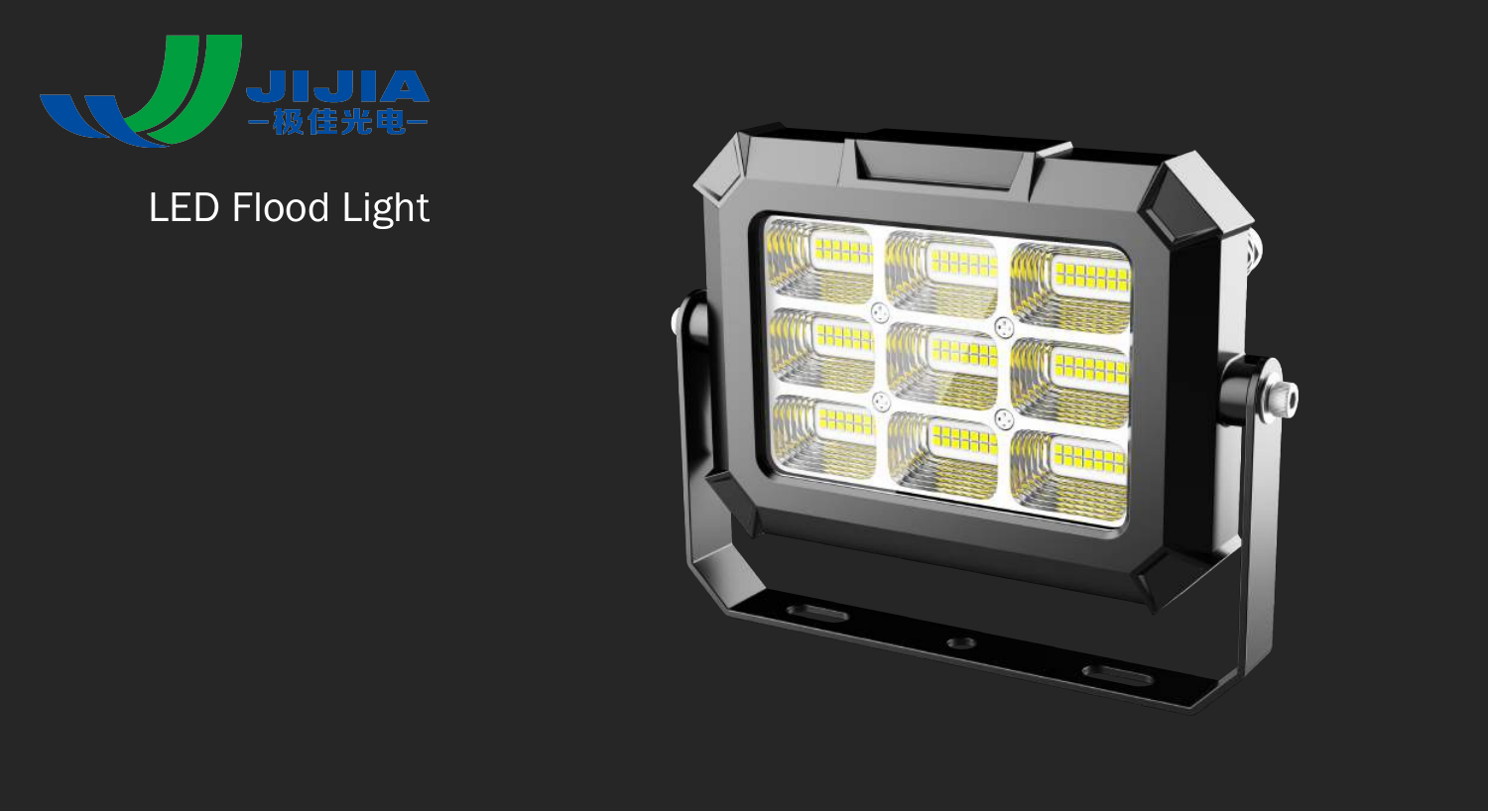

#### IP66

Adopts aluminium alloy die casting body, IP66 industrial grade waterproof design.Applicable to humid, dust and other harsh outdoorenvironment.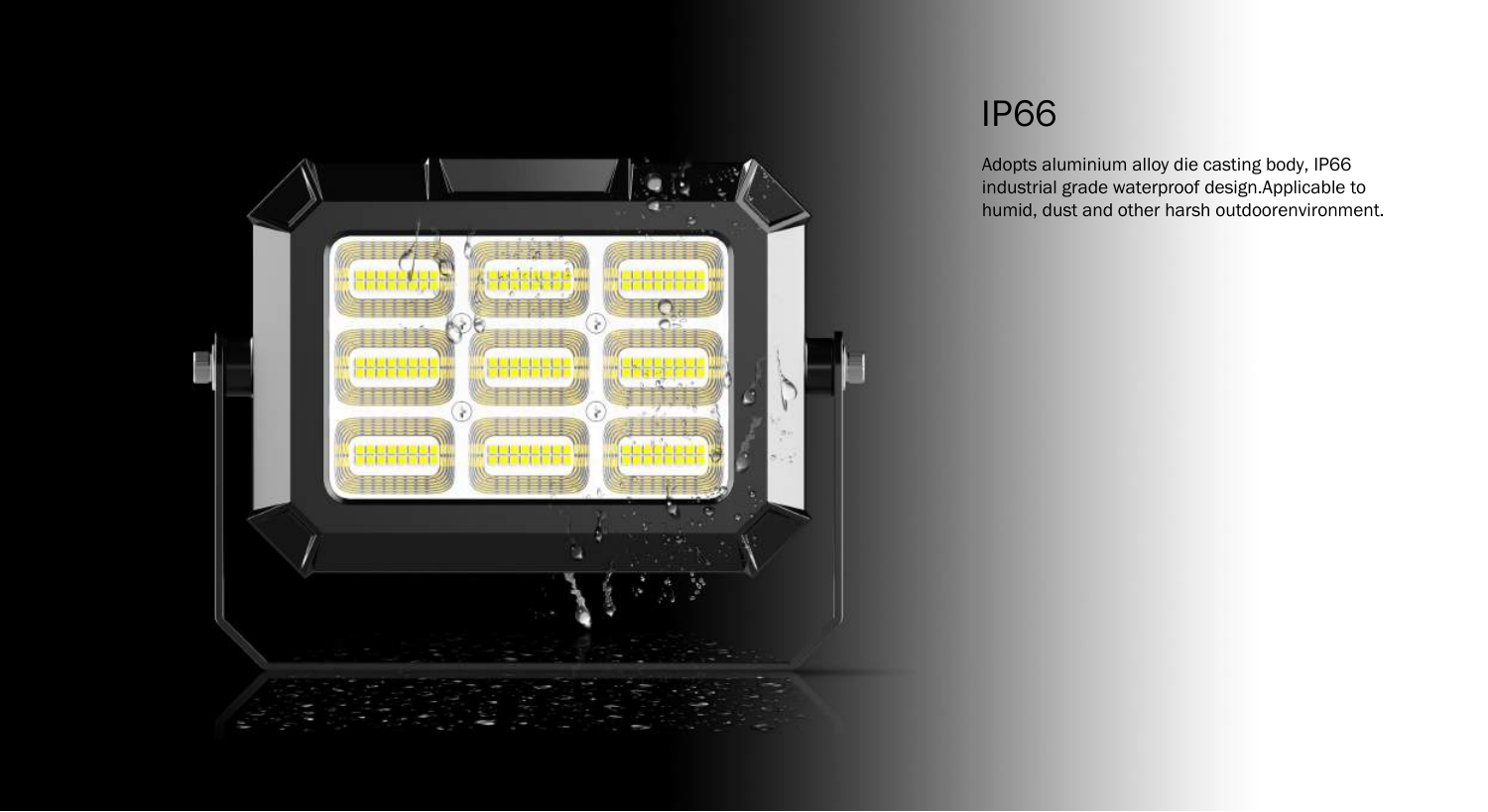### Superb optic design

The reflecting efficiency of reflector is very high with high-quality vacuum plating reflectors. The output lumens is up to 155lm/w Excellent anti-glare control, UGR<19, looks comfortable.

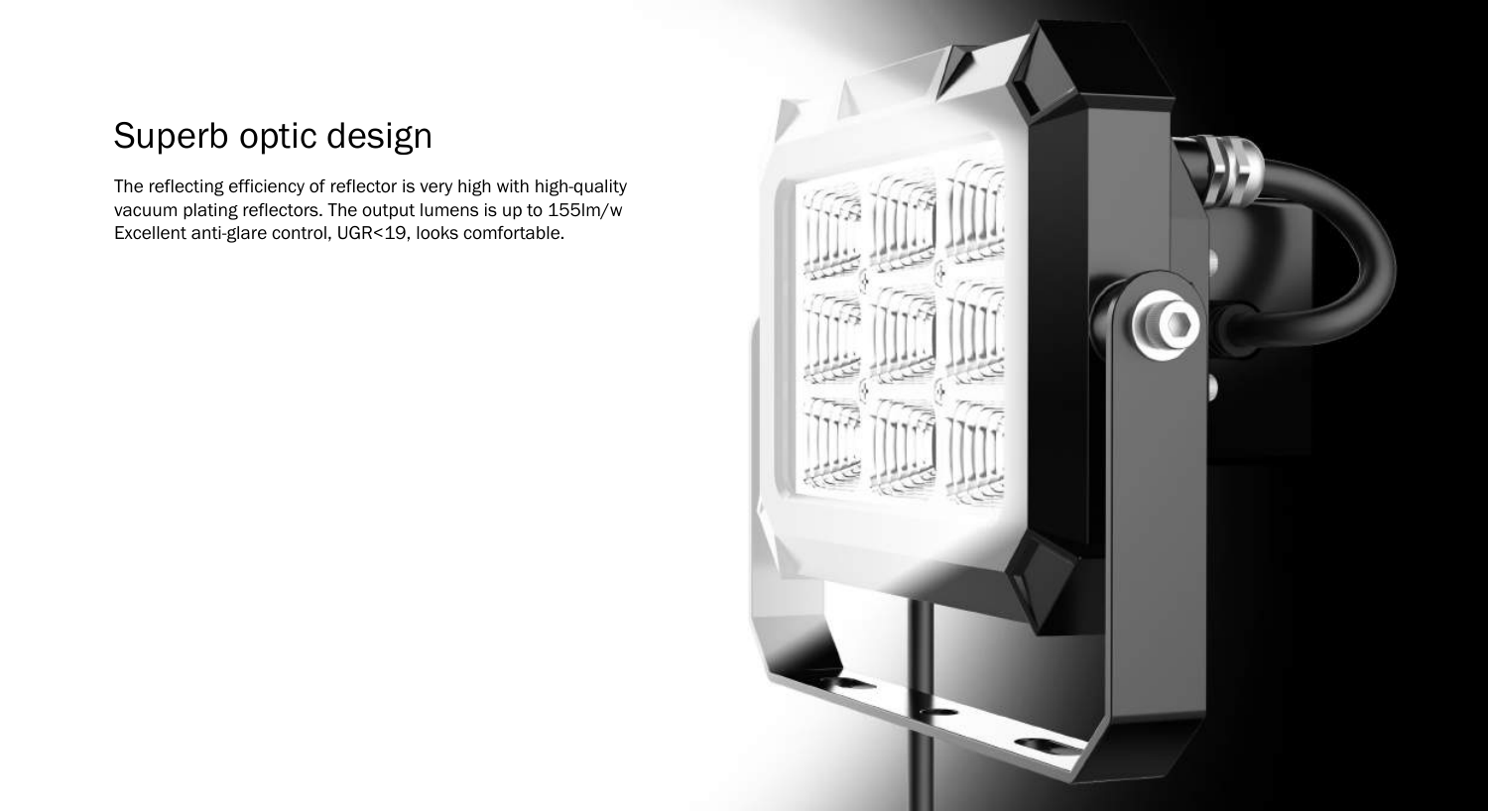

#### Thermal Management

The die-casting lamp body has a vertical strip fin design, and the cold air can take away the heat without any hindrance between the fins. The thermal convection effect is excellent.

The lifetime of power supply can be greatly prolonged by adopting external design of power supply and isolating power supply from lamp body.

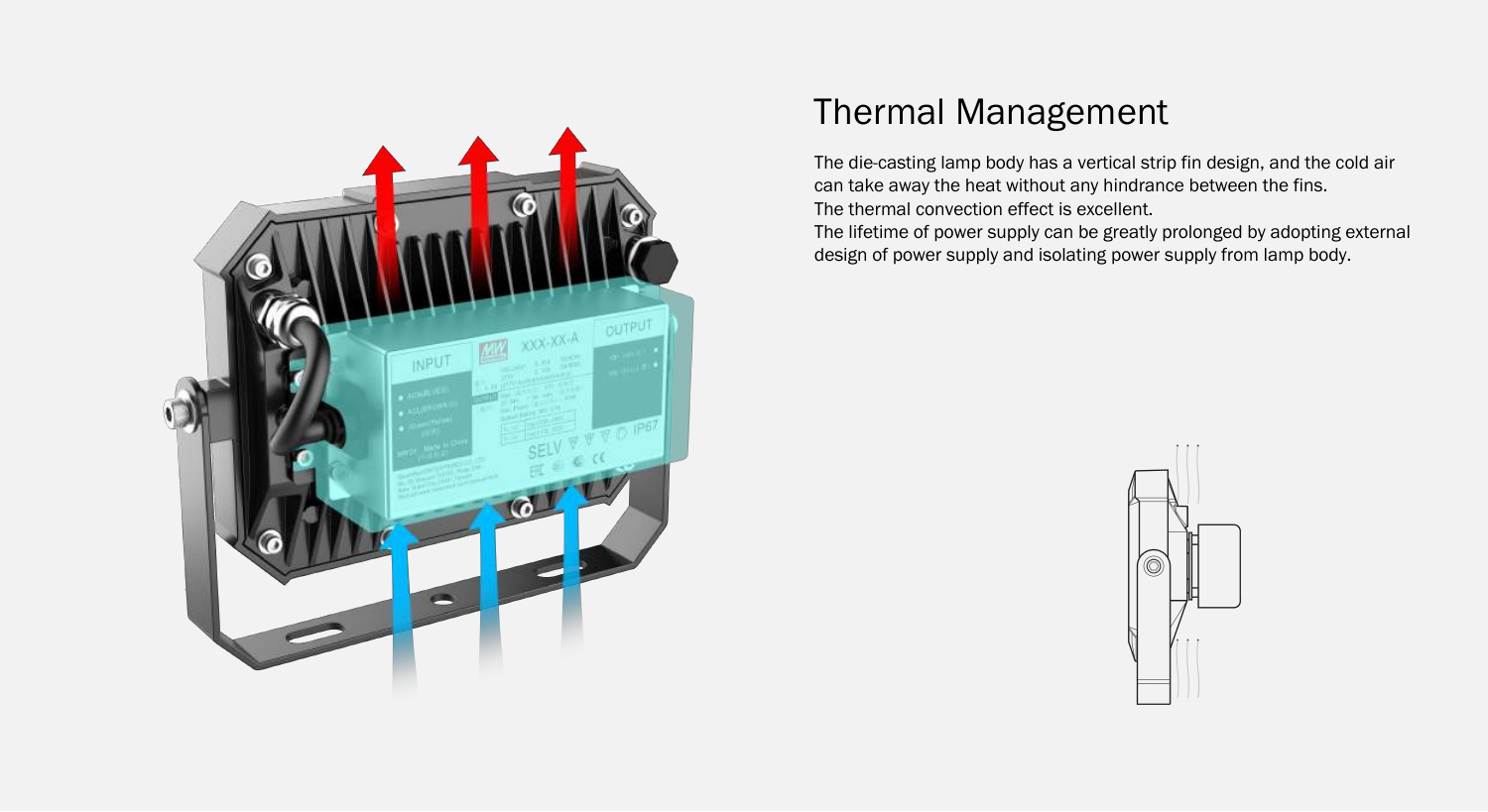

### Flexible

The lamp body can be rotated  $360^{\circ}$  , which is easy to install and adjust the angle, and has high applicability to the environment.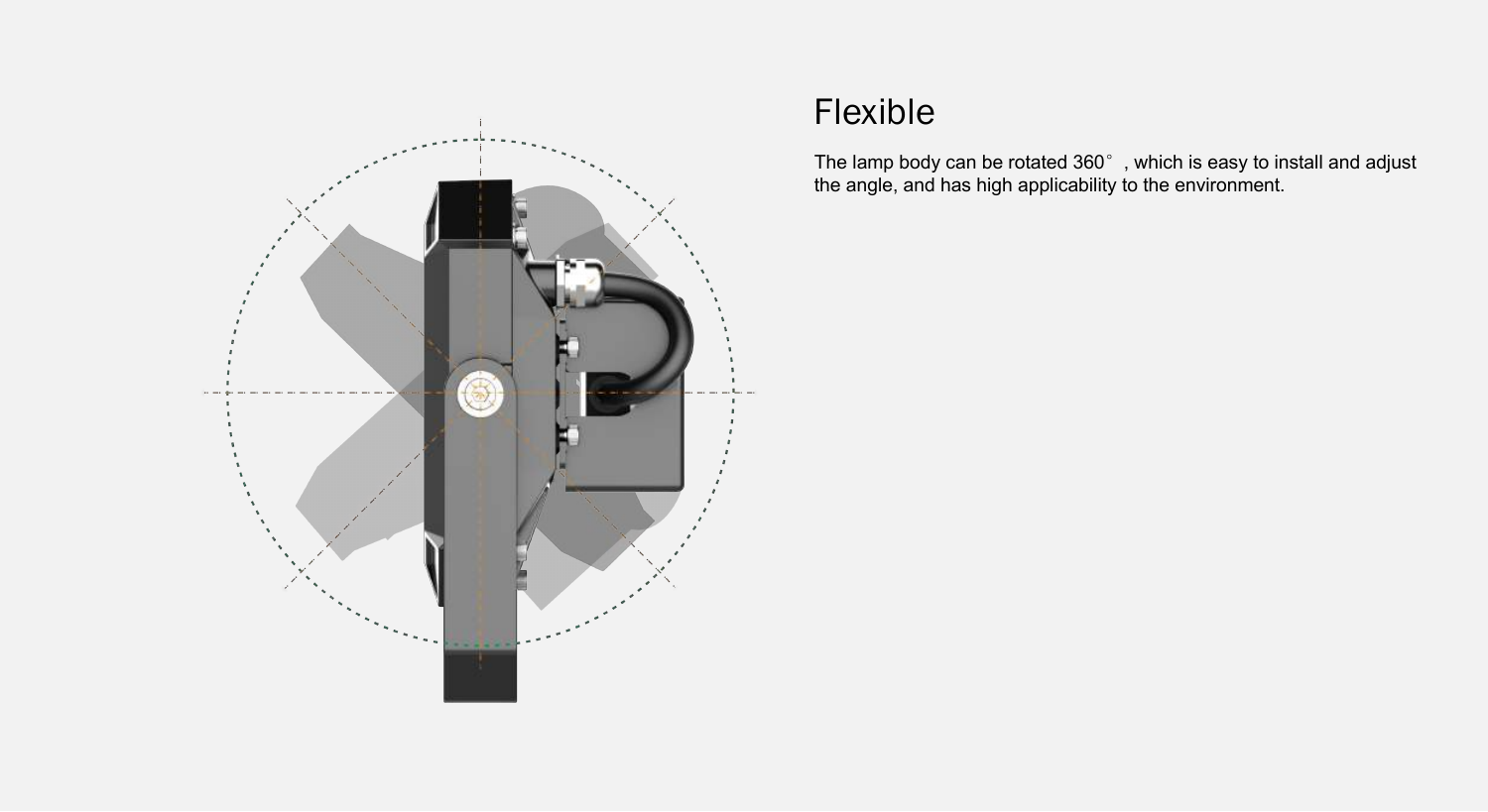

It is compatible with different brands of power supply and can well meet the individual needs of customers by using a variety of power supply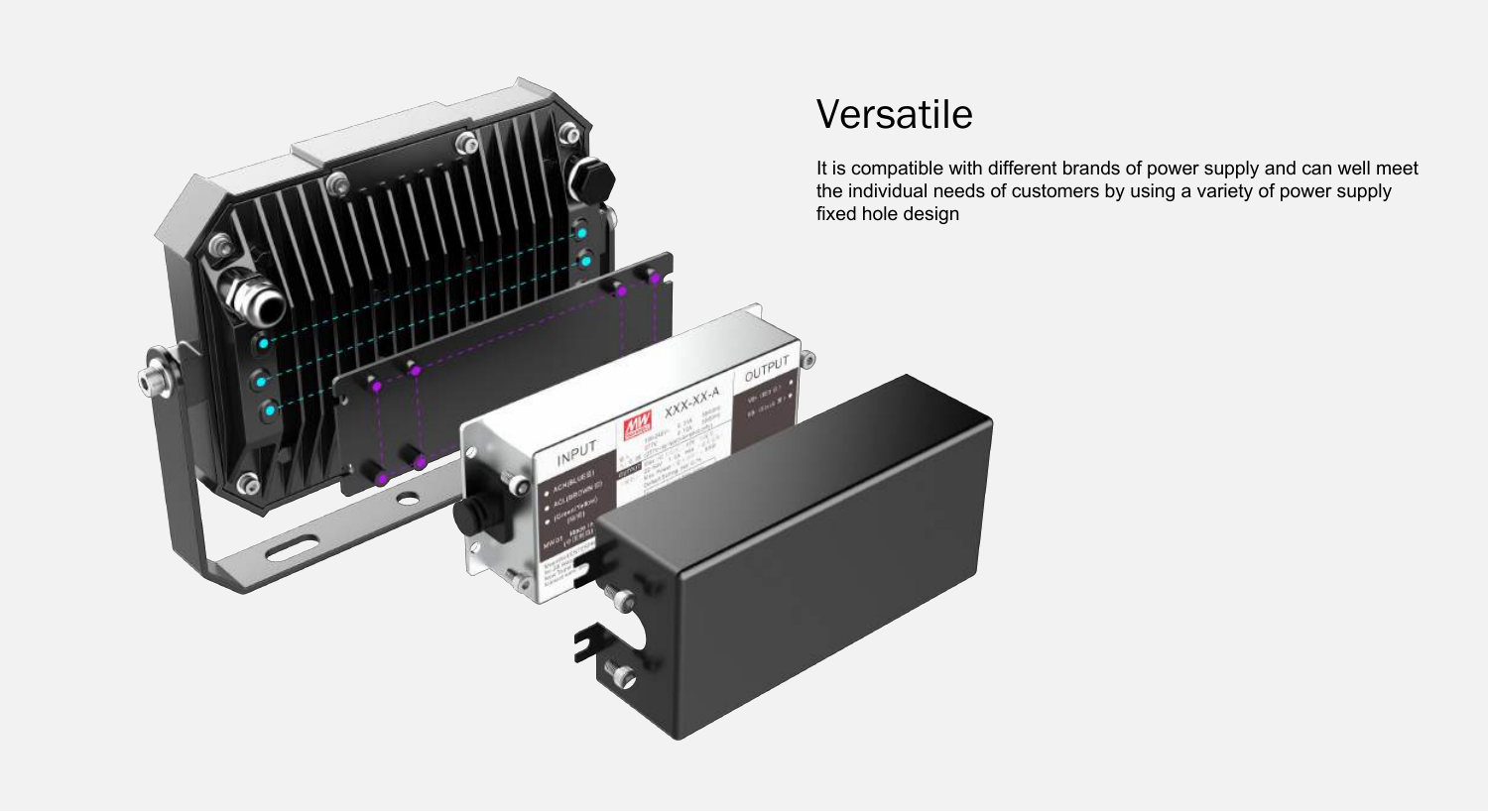## Compact Design

The product is compact in size and design, which can greatly reduce customer transportation costs.

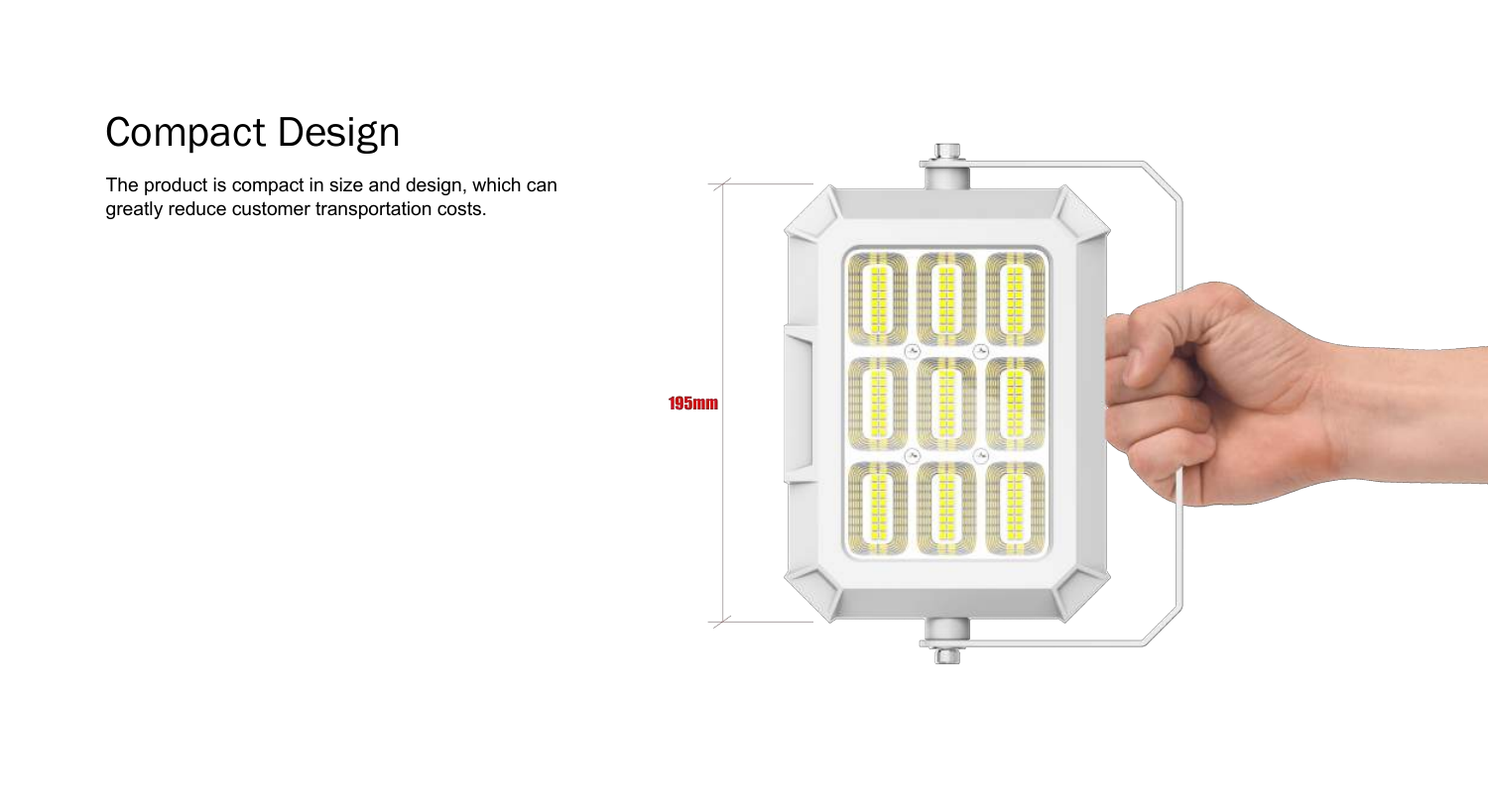|                           | 49,10<br>$-150$<br>150<br>1834<br>2263<br>$-120$<br>120 | <b>Order Information</b>                         |                                                            |                                |                        |          |
|---------------------------|---------------------------------------------------------|--------------------------------------------------|------------------------------------------------------------|--------------------------------|------------------------|----------|
|                           | 1975                                                    | Item No.                                         | <b>Total Power</b>                                         | <b>Luminous Flux</b>           | <b>Flux Efficiency</b> | Warranty |
|                           |                                                         | FLB01-020                                        | <b>20W</b>                                                 | 2600LM/3100LM                  | 130LPW / 155LPW        | 5 Years  |
|                           | AVERAGE BEAN ANGLE (501) : 76.2 DEG                     | FLB01-040                                        | 40W                                                        | 4680LM/6200LM                  | 130LPW / 155LPW        | 5 Years  |
|                           |                                                         | FLB01-060                                        | 60W                                                        | 7020LM/9300LM                  | 130LPW / 155LPW        | 5 Years  |
| <b>Other Information</b>  |                                                         |                                                  |                                                            |                                |                        |          |
| <b>Input Voltage</b>      | AC100-240V                                              |                                                  | <b>Power Frequency</b><br>50/60 HZ                         |                                |                        |          |
| CCT                       | 3000K, 4000K, 5000K                                     |                                                  | <b>Operating Temperature Range</b><br>$-40^{\circ}$ ~ +50° |                                |                        |          |
| Ra                        | >70, >80                                                |                                                  | <b>Operating Humidity Range</b><br>15-90%RH                |                                |                        |          |
| <b>Protection Level</b>   | <b>IP66</b>                                             | 20W: 2.1Kg; 40W: 2.2Kg; 60W: 2.3Kg<br>Net weight |                                                            |                                |                        |          |
| Finish                    | Black, White;                                           |                                                  |                                                            | Rotatable angle<br>$360^\circ$ |                        |          |
| <b>Light Distribution</b> | 60° X 90° ; 110° ;                                      |                                                  |                                                            |                                |                        |          |
| Dimension(L*W*H)          | 230mm×178mm×88mm                                        |                                                  |                                                            |                                |                        |          |